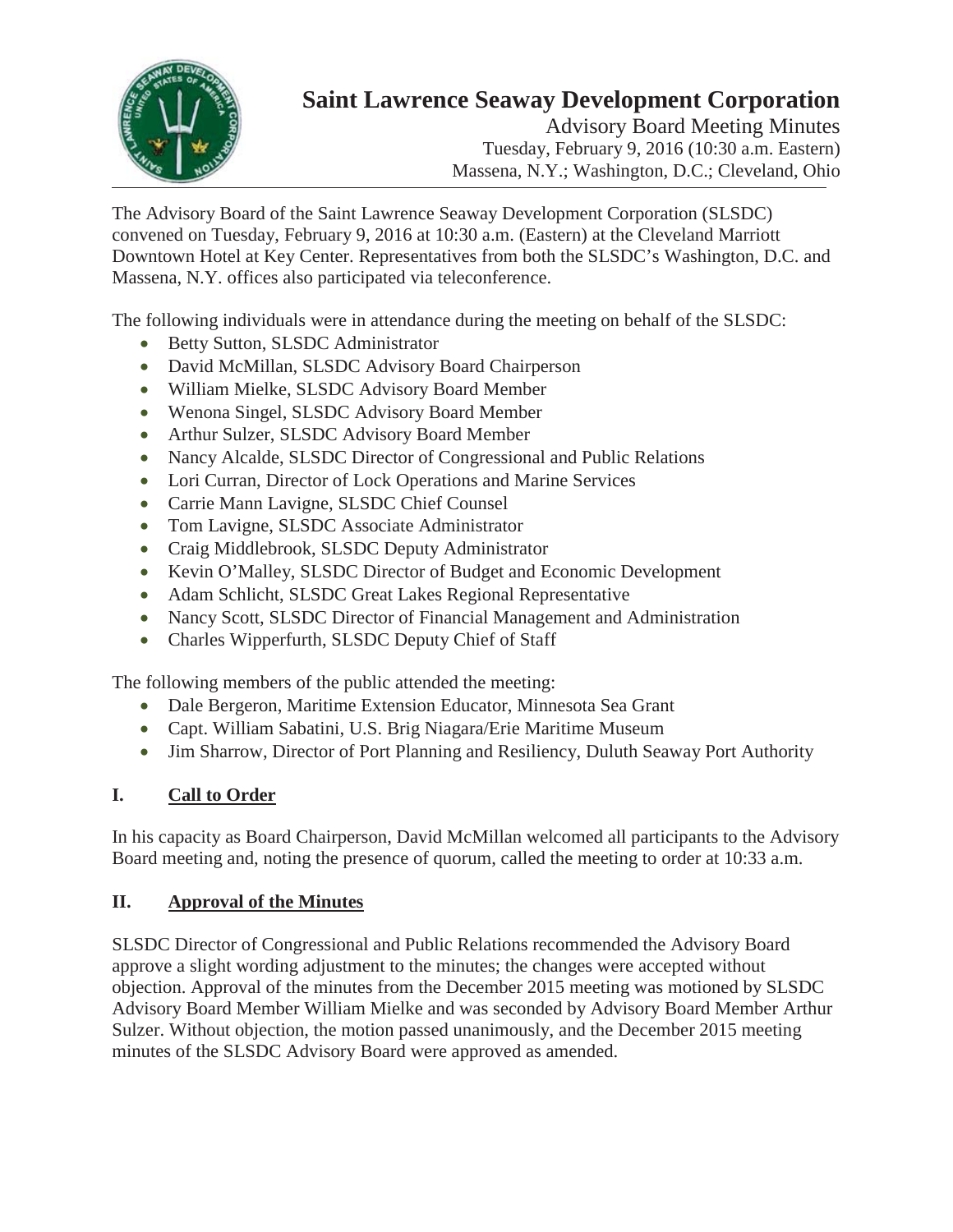#### **III. Quarterly Updates**

SLSDC Administrator Betty Sutton provided a quarterly update to the Advisory Board membership, including a general overview of SLSDC activities following the previous Advisory Board meeting. In particular, the Administrator noted that tonnage transiting the Seaway locks was down about 9 percent compared against the 2014 shipping season, though breakbulk, project, and general cargoes remain important and growing commodities system-wide. The Seaway is tentatively expected to open the week of March 21, 2016, the Administrator also stated. The Administrator spoke at length about the SLSDC's Asset Renewal Program (ARP) projects expected in the proposed 2017 budget, specifically replacement of the SLSDC's tugboat fleet, including the *Robinson Bay*, as well as implementation of Hands Free Mooring (HFM) technology at Snell Lock. Chairperson McMillan inquired about the ability of the SLSDC to analyze the value of Great Lakes cargoes in new ways, and the Administrator concurred, noting that the value of Great Lakes ships should not be limited to an aggregation of transiting ships per year.

A quarterly report was next presented by Lori Curran, Director of Lock Operations and Marine Services. The  $57<sup>th</sup>$  navigation season of the Seaway successfully ended on December 30, 2015, requiring no intervention from U.S. or Canadian icebreakers. Other highlights of the 2015 shipping season included increased utilization of the Draft Information System (DIS) as well as continued successful implementation of the Enhanced Seaway Inspection Program with the Canadian St. Lawrence Seaway Management Corporation (SLSMC).

Advisory Board Member Wenona Singel inquired about the SLSDC's ongoing planning and response to the St. Laurent incident at Eisenhower Lock in summer 2015. Ms. Curran noted that shipping through Eisenhower Lock resumed within 48 hours after the incident, limiting the impact to system availability metrics and performance reporting. Administrator Sutton reiterated the extraordinary emergency response achievements of both SLSDC responders as well North Country local responders. SLSDC Associate Administrator Tom Lavigne volunteered to provide members of the Advisory Board with a copy of the SLSDC's 2015 system and lock availability reports once available.

Deputy Administrator Craig Middlebrook responded to an inquiry from Advisory Board Member Sulzer, noting that the National Transportation Safety Board (NTSB) will not be issuing a report specific to the St. Laurent incident as the infrastructure damage was not considered economically significant. However, a U.S. Coast Guard (USCG) public review of the incident is tentatively expected to be issued in summer 2016. Advisory Board Member Mielke asked about how the SLSDC is recouping costs associated with the St. Laurent incident, and Associate Administrator Lavigne responded that the SLSDC has diligently tracked all repair-associated costs and will be issuing an invoice to the cruise line responsible for the damage.

An overview was presented by Kevin O'Malley, SLSDC Director of Budget and Economic Development, as part of his quarterly review next. In particular, Mr. O'Malley noted that the SLSDC's Fiscal Year 2017 budgetary proposal will total approximately \$36 million, including the Asset Renewal Program (ARP). Both Director O'Malley and Deputy Administrator Craig Middlebrook highlighted the recent weakness of the Canadian dollar against the United States dollar as an area of continuing interest, particularly as it pertains to management of the Seaway International Bridge between Massena, New York and Cornwall, Ontario.



2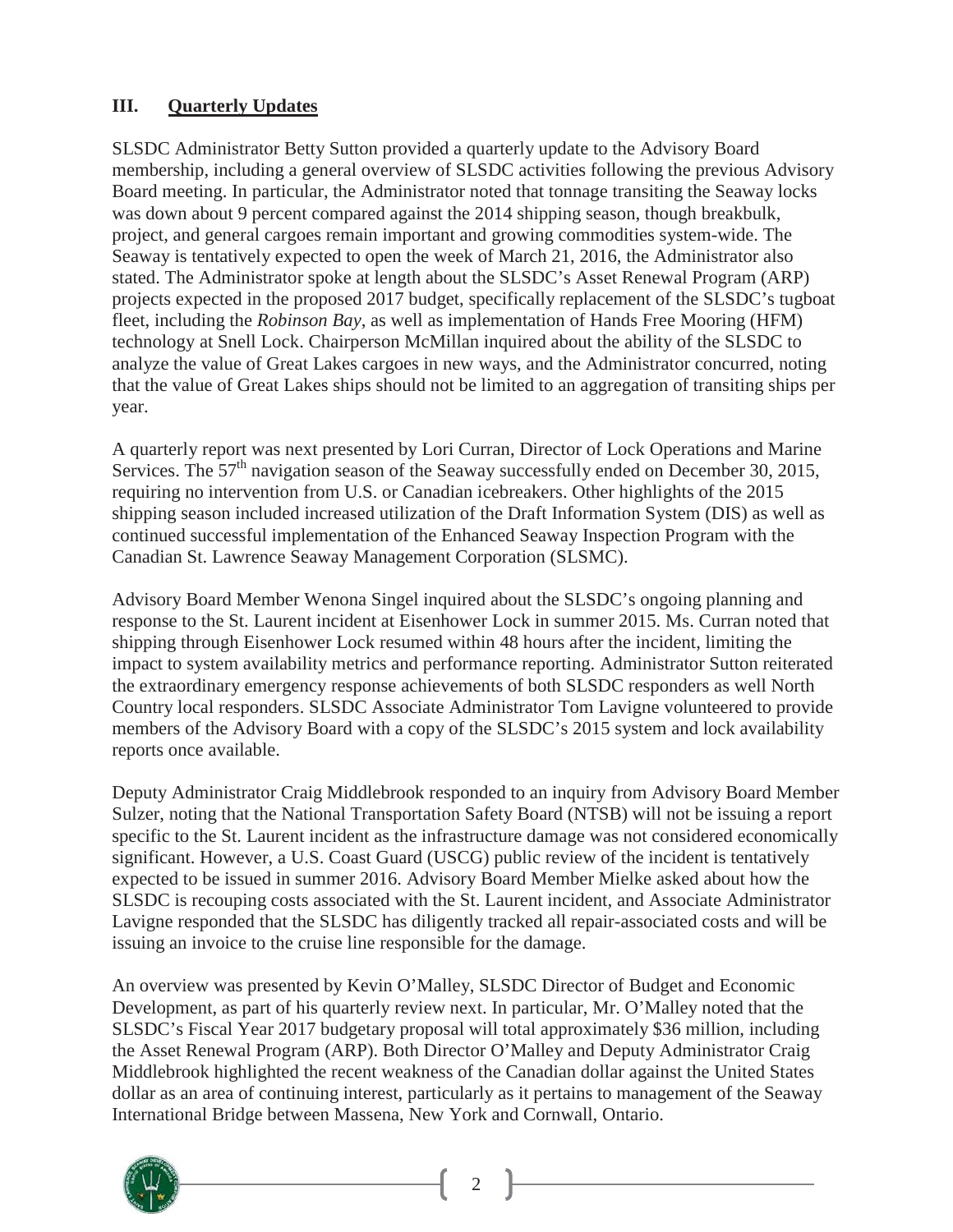Great Lakes Regional Representative Adam Schlicht presented an overview of the SLSDC's economic and trade development activities with Mr. O'Malley, noting that the Regional Initiative in Cleveland recently celebrated its one year anniversary. The SLSDC, in partnership with the SLSMC, has targeted two initiatives in 2016: developing and expanding outreach to both the U.S. grain trade community as well as the freight forwarder/logistician community, particularly in Houston Texas. Advisory Board Member Mielke asked about growing the container market on the Seaway, and Mr. Schlicht spoke about the EcoShips proposal at the Port of Muskegon (Mich.) as a case-in-point of Great Lakes-wide interest. Chairperson McMillan spoke about the demonstrated investment in infrastructure at the Duluth Seaway Port Authority, and Administrator Sutton agreed that investment on the Great Lakes is catalyzing new economic and trade potential. The recently launched Great Lakes Seaway Partnership was also cited by the Administrator as an important marketing tool for expanding utilization of the Great Lakes Seaway System.

An update on the SLSDC's engineering and maintenance project implementation, particularly through the ARP was presented by Associate Administrator Lavigne. Various projects remain on target for winter work before the 2016 shipping season, including initiatives supporting preparation for HFM and repairs to Eisenhower Lock due to the St. Laurent incident, as previously mentioned. Additionally, the SLSDC is installing updates to the gallery communication systems at both locks in critically identified areas. Finally, Mr. Lavigne noted that the SLSDC has begun testing all-weather buoy technology during the winter, as part of an ongoing binational initiative with the SLSMC.

The SLSDC will be involved in apprising the Aquatic Invasive Species Handbook for the first time since 2007, according to Deputy Administrator Middlebrook in his quarterly update. The Handbook will include updated information from the Ballast Water Working Group, the Ballast Water Collaborative, and the binational Seaway Regulations process. Though the U.S. is not yet a signatory of the International Maritime Organization (IMO) Convention on Ballast Water, several other countries are nearing ratification, including Ghana, Panama, and Morocco. Both Advisory Board Members Singel and Sulzer spoke about the significance of the SLSDC's outreach to Native American and First National communities as well as educational institutions to support and enhance Seaway initiatives, including environmental policy concerns.

*At 12:03 p.m., Chairperson McMillan was excused from the remainder of the meeting due to other professional commitments, and Member Singel became Acting Chair for the duration of the meeting.*

A number of updates were presented by Nancy Alcalde, SLSDC Director of Congressional and Public Relations, as part of her quarterly report. Ms. Alcalde presented the latest information about the proposed Surface Transportation Bill and the Vessel Incident Discharge Act as well as the U.S. Congress' in-process reauthorization of water resources-related legislation. The SLSDC's continued and expanding success in utilizing social media was also discussed. Administrator Sutton specifically discussed the SLSDC's contributions to provide feedback about the proposed Water Resources Development Act reauthorization.

The final quarterly report was offered by the SLSDC's Chief Counsel Carrie Mann Lavigne. Ms. Lavigne noted that the SLSDC's ethics program is expected to be audited in 2016. Moreover, the